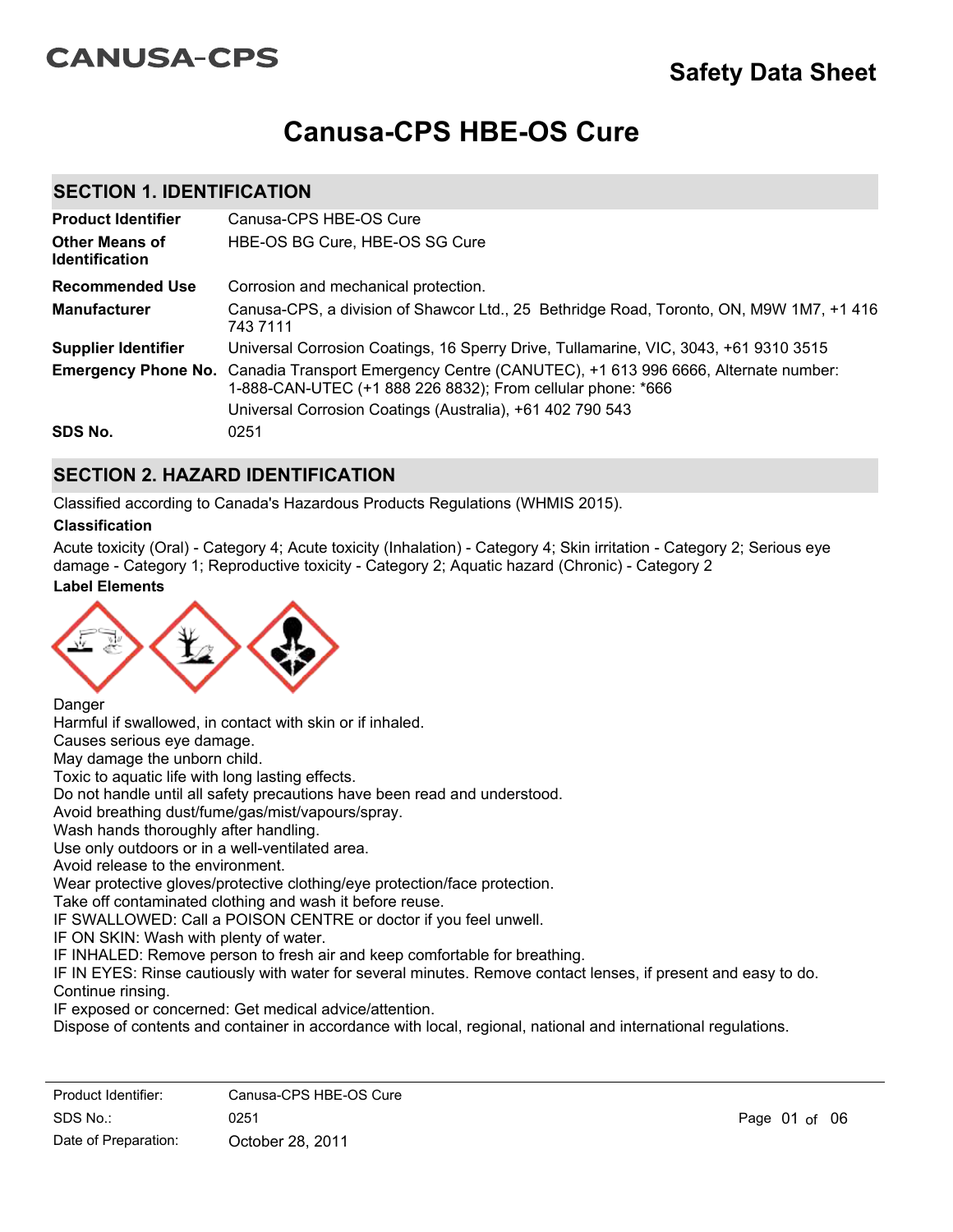# **SECTION 3. COMPOSITION/INFORMATION ON INGREDIENTS**

Mixture:

| <b>Chemical Name</b>                    | <b>CAS No.</b> | $\%$     | <b>Other Identifiers</b> |
|-----------------------------------------|----------------|----------|--------------------------|
| <b>AMINOETHYLPIPERAZINE</b>             | 140-31-8       | 10-30    |                          |
| PHENOL 4,4'- (1-METHYLETHYLIDENE)BIS-   | 80-05-7        | $5 - 20$ |                          |
| Benzyl alcohol                          | $100 - 51 - 6$ | $5 - 20$ |                          |
| 4-Nonylphenol, branched (mixed isomers) | 84852-15-3     | $5 - 20$ |                          |
| 1,2-DIAMINOCYCLOHEXANE                  | 694-83-7       | $5-20$   |                          |
| 1,3-Phenylenebismethylamine             | 1477-55-0      | $1 - 10$ |                          |
| Salicylic acid                          | 69-72-7        | $1 - 2$  |                          |

## **SECTION 4. FIRST-AID MEASURES**

### **First-aid Measures**

### **Inhalation**

Move to fresh air. If symptoms persist seek medical attention.

### **Skin Contact**

Take off contaminated clothing, shoes and leather goods (e.g. watchbands, belts). Immediately wash gently and thoroughly with lukewarm, gently flowing water and mild soap for 15-20 minutes.

### **Eye Contact**

Immediately rinse the contaminated eye(s) with lukewarm, gently flowing water for 15-20 minutes, while holding the eyelid(s) open. Get medical attention.

### **Ingestion**

Do not induce vomiting. Immediately call a Poison Centre or doctor.

## **SECTION 5. FIRE-FIGHTING MEASURES**

#### **Extinguishing Media**

### **Suitable Extinguishing Media**

Carbon dioxide, dry chemical powder, appropriate foam, water spray or fog.

### **Specific Hazards Arising from the Product**

Oxides of carbon and nitrogen; carboxylic acids; aldehydes.

### **Special Protective Equipment and Precautions for Fire-fighters**

Do not use direct stream of water.

Self-contained breathing apparatus and full protective clothing.

### **SECTION 6. ACCIDENTAL RELEASE MEASURES**

### **Personal Precautions, Protective Equipment, and Emergency Procedures**

Eliminate all ignition sources if safe to do so. Use the personal protective equipment recommended in Section 8 of this safety data sheet.

#### **Environmental Precautions**

Do not allow into any sewer, on the ground or into any waterway.

### **Methods and Materials for Containment and Cleaning Up**

Contain and soak up spill with absorbent that does not react with spilled product. Dispose of in compliance with applicable legislation.

# **SECTION 7. HANDLING AND STORAGE**

**Product Identifier:** SDS No.: Date of Preparation:  $0251$  Page 02 of 06 October 28, 2011 Canusa-CPS HBE-OS Cure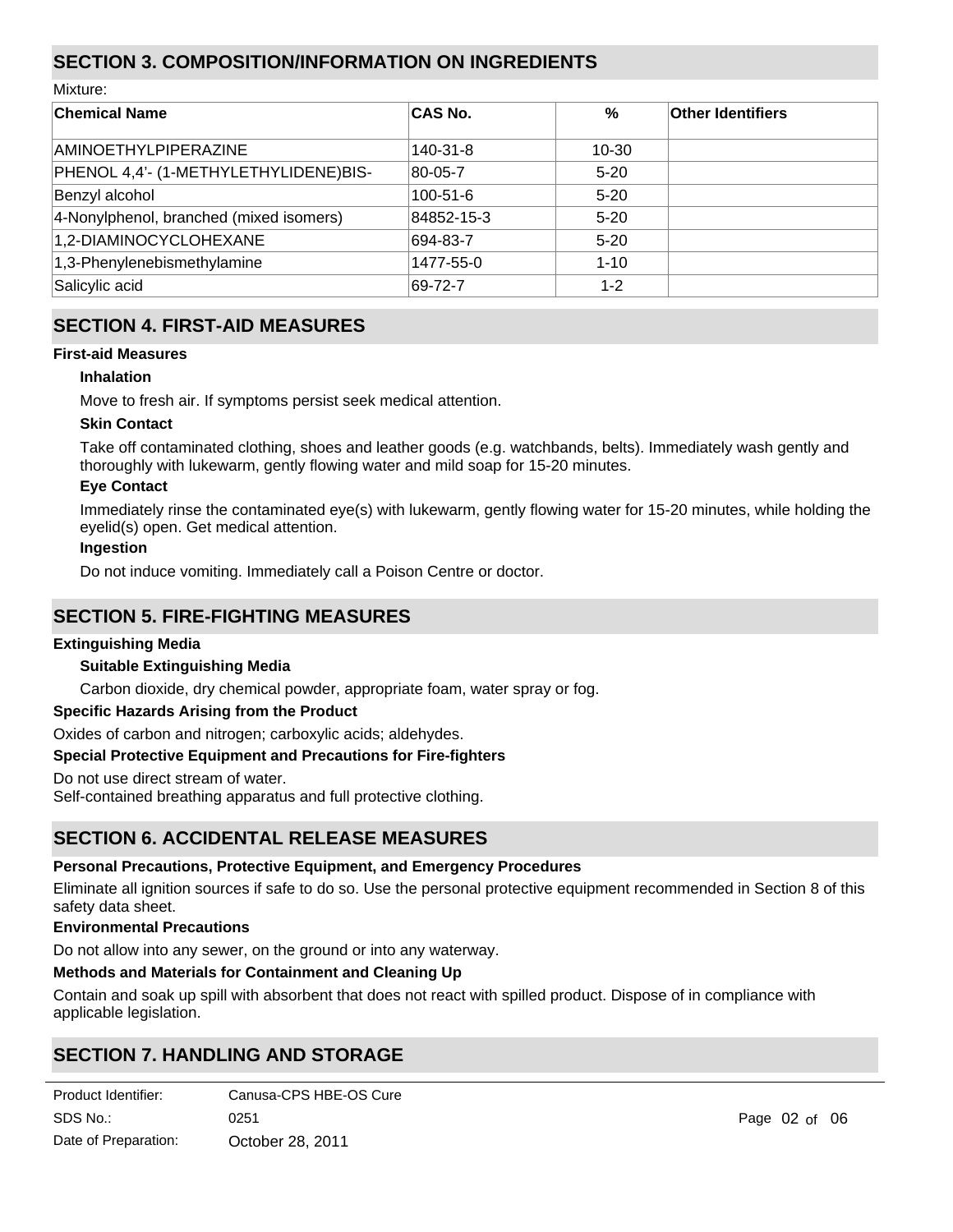### **Precautions for Safe Handling**

Wear appropriate PPE.

### **Conditions for Safe Storage**

Store in an area that is: cool, dry. Adequate general ventilation is recommended; local ventilation if in a confined or restricted area.

# **SECTION 8. EXPOSURE CONTROLS/PERSONAL PROTECTION**

#### **Control Parameters**

|                                            | <b>ACGIH TLV®</b>          |             | <b>OSHA PEL</b>            |                | <b>AIHA WEEL</b> |            |
|--------------------------------------------|----------------------------|-------------|----------------------------|----------------|------------------|------------|
| <b>Chemical Name</b>                       | <b>TWA</b>                 | <b>STEL</b> | <b>TWA</b>                 | <b>Ceiling</b> | 8-hr TWA         | <b>TWA</b> |
| $PHENOL 4,4'-$<br>(1-METHYLETHYLIDENE)BIS- | <b>Not</b><br>lestablished |             | <b>Not</b><br>lestablished |                |                  |            |
| Benzyl alcohol                             | <b>Not</b><br>lestablished |             | <b>Not</b><br>lestablished |                | $10$ ppm         |            |

#### **Appropriate Engineering Controls**

General ventilation is usually adequate. Use local exhaust ventilation, if general ventilation is not adequate to control amount in the air.

#### **Individual Protection Measures**

### **Eye/Face Protection**

Wear chemical safety goggles. Wear chemical safety goggles and face shield when contact is possible.

### **Skin Protection**

Wear chemical protective clothing e.g. gloves, aprons, boots.

Suitable materials are: butyl rubber, Viton®, neoprene rubber. The following materials should NOT be used: natural rubber, nitrile rubber.

#### **Respiratory Protection**

Wear a NIOSH approved air-purifying respirator with an organic vapour cartridge.

# **SECTION 9. PHYSICAL AND CHEMICAL PROPERTIES**

### **Basic Physical and Chemical Properties**

| Appearance                          | Amber.                            |
|-------------------------------------|-----------------------------------|
| <b>Odour</b>                        | Ammonia-like                      |
| <b>Melting Point/Freezing Point</b> | -2 °C (melting); -2 °C (freezing) |
| <b>Initial Boiling Point/Range</b>  | > 200 °C                          |
| <b>Relative Density (water = 1)</b> | 1.0                               |
| <b>Solubility</b>                   | Insoluble in water                |
| <b>Other Information</b>            |                                   |
| <b>Physical State</b>               | Liguid                            |

## **SECTION 10. STABILITY AND REACTIVITY**

#### **Possibility of Hazardous Reactions**

**Incompatible Materials** Avoid strong acids and oxidizers. **Hazardous Decomposition Products** Oxides of carbon and nitrogen. Carboxylic acids. aldehydes. Hazardous polymerizations will not occur.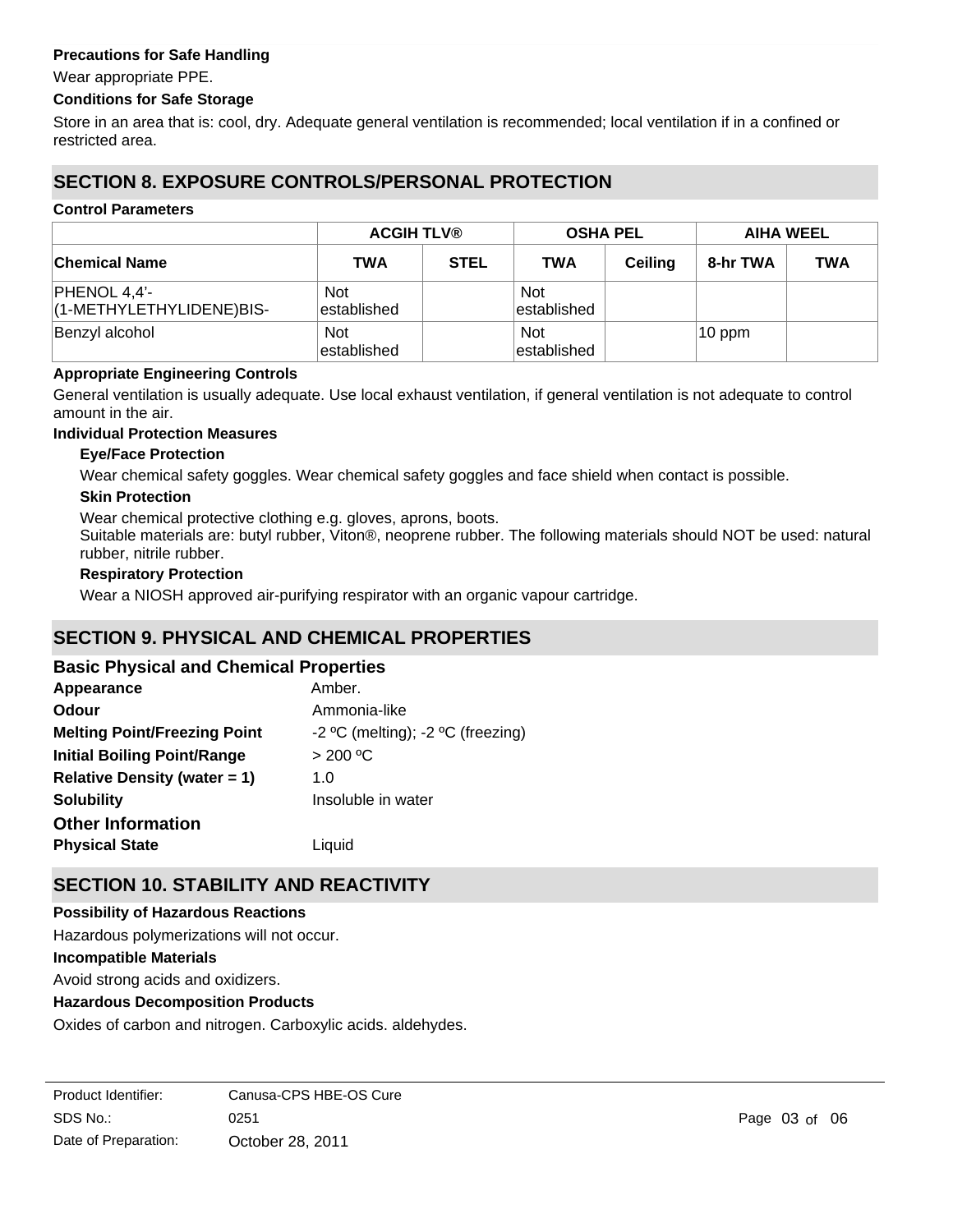# **SECTION 11. TOXICOLOGICAL INFORMATION**

### **Likely Routes of Exposure**

Inhalation; skin contact; eye contact; ingestion.

### **Acute Toxicity**

| ∣Chemical Name                               | <b>LC50</b>                                              | LD50 (oral)             | LD50 (dermal)             |
|----------------------------------------------|----------------------------------------------------------|-------------------------|---------------------------|
| <b>AMINOETHYLPIPERAZINE</b>                  |                                                          | $2140$ mg/kg (rat)      | 880 mg/kg (rabbit)        |
| PHENOL 4,4'-<br>(1-METHYLETHYLIDENE)<br>BIS- |                                                          | 3300 mg/kg (female rat) | 3600 mg/kg (rabbit)       |
| Benzyl alcohol                               | $>$ 4168-5400 mg/m3 (rat)<br>(4-hour exposure) (aerosol) | 1230-1580 mg/kg (rat)   | < 5250 mg/kg (guinea pig) |
| 4-Nonylphenol, branched<br>(mixed isomers)   |                                                          | 1300 mg/kg (rat)        |                           |
| Salicylic acid                               |                                                          | 480 mg/kg (mouse)       | 2000 mg/kg (rat)          |
| 2-DIAMINOCYCLOHEXANE                         |                                                          | 4556 mg/kg (rat)        |                           |
| 3-Phenylenebismethylamine                    | 700 ppm (rat) (1-hour<br>exposure)                       | 930 mg/kg (rat)         | 2000 mg/kg (rabbit)       |

### **Serious Eye Damage/Irritation**

May cause irritation and burns.

### **STOT (Specific Target Organ Toxicity) - Single Exposure**

### **Inhalation**

May cause irritation. May damage contacted tissue and produce scarring.

### **Skin Absorption**

May cause irritation. May cause burns. May cause allergic reaction.

#### **Ingestion**

Harmful if swallowed.

### **Respiratory and/or Skin Sensitization**

Sensitization may occur following exposure to the liquid or vapour.

#### **Carcinogenicity**

| <b>Chemical Name</b>                         | <b>IARC</b> | <b>ACGIH®</b>  | <b>NTP</b> | <b>OSHA</b> |
|----------------------------------------------|-------------|----------------|------------|-------------|
| <b>AMINOETHYLPIPERAZINE</b>                  | Not Listed  | Not designated | Not Listed | Not Listed  |
| PHENOL 4,4'-<br>(1-METHYLETHYLIDENE)<br>BIS- | Not Listed  | Not Listed     | Not Listed | Not Listed  |
| Benzyl alcohol                               | Not Listed  | Not Listed     | Not Listed |             |
| 4-Nonylphenol, branched<br>(mixed isomers)   | Not Listed  | Not designated | Not Listed | Not Listed  |
| Salicylic acid                               | Not Listed  | Not designated | Not Listed | Not Listed  |
| 2-DIAMINOCYCLOHEXANE                         | Not Listed  | Not designated | Not Listed | Not Listed  |
| 3-Phenylenebismethylamine                    | Not Listed  | Not designated | Not Listed | Not Listed  |

#### **Reproductive Toxicity**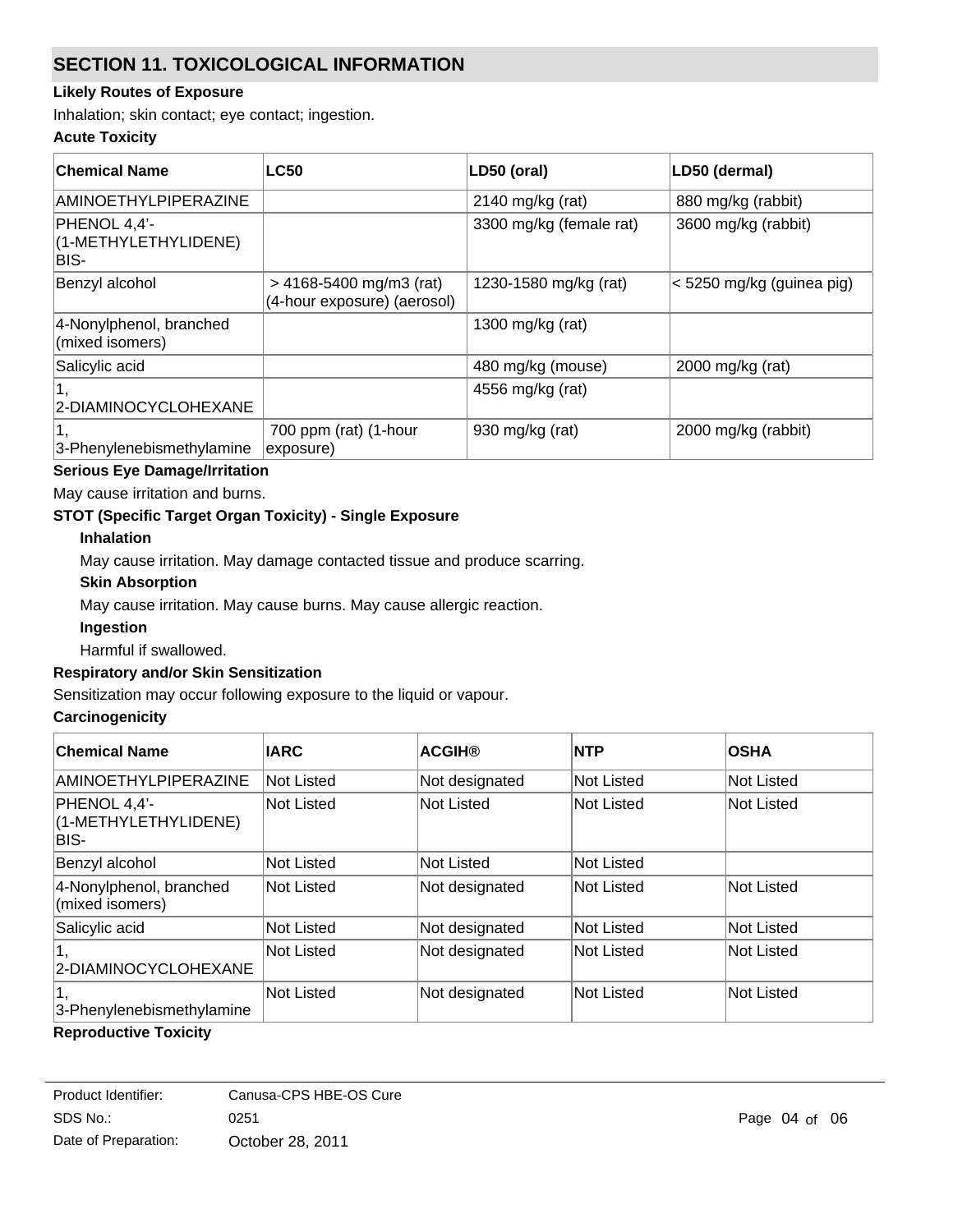### **Development of Offspring**

(PHENOL 4,4'- (1-METHYLETHYLIDENE)BIS- ) bisphenol A has caused developmental toxicity in animal studies.

### **Sexual Function and Fertility**

May cause effects on sexual function and/or fertility.

(PHENOL 4,4'- (1-METHYLETHYLIDENE)BIS- ) animal studies show effects on sexual function and/or fertility. Known to cause: reduced male and female fertility.

### **Germ Cell Mutagenicity**

(PHENOL 4,4'- (1-METHYLETHYLIDENE)BIS- ) animal studies show evidence of mutagenicity in reproductive cells (sperm or eggs).

## **SECTION 12. ECOLOGICAL INFORMATION**

### **Ecotoxicity**

May be toxic to aquatic organisms. May cause long-term adverse effects in the aquatic environment.

### **Acute Aquatic Toxicity**

| <b>Chemical Name</b>                             | <b>LC50 Fish</b>                                                                                   | <b>EC50 Crustacea</b>                                                        | <b>ErC50 Aquatic</b><br><b>Plants</b> | ErC50 Algae |
|--------------------------------------------------|----------------------------------------------------------------------------------------------------|------------------------------------------------------------------------------|---------------------------------------|-------------|
| <b>AMINOETHYLPIPERAZIN</b><br>Е                  | 2190 mg/L<br>(Pimephales<br>promelas (fathead<br>minnow); 96-hour;<br>flow-through)                |                                                                              |                                       |             |
| PHENOL 4,4'-<br>(1-<br>METHYLETHYLIDENE)<br>BIS- | 4.6 mg/L<br>(Pimephales<br>promelas (fathead<br>minnow); 48-hour;<br>fresh water;<br>flow-through) | $2.7$ mg/L<br>(Selenastrum<br>capricornutum<br>$(algae)$ ; 96-hour)          |                                       |             |
| Benzyl alcohol                                   | 770 mg/L<br>(Pimephales<br>promelas (fathead<br>minnow); 48-hour;<br>fresh water; static)          | mg/L (Daphnia<br>magna (water flea);<br>48-hour)                             |                                       |             |
| Salicylic acid                                   |                                                                                                    | 870 mg/L (Daphnia<br>magna (water flea);<br>48-hour; fresh water;<br>static) |                                       |             |

# **SECTION 13. DISPOSAL CONSIDERATIONS**

### **Disposal Methods**

Dispose of as hazardous waste. Dispose of in compliance with all federal, state, provincial, municipal and local legislation.

## **SECTION 14. TRANSPORT INFORMATION**

| <b>Regulation</b>   | UN No. | <b>Proper Shipping Name</b>      | <b>Transport Hazard</b><br>Class(es) | <b>Packing</b><br>Group |
|---------------------|--------|----------------------------------|--------------------------------------|-------------------------|
| ∣Canadian TDG       | 2735   | Amines, Liquid, Corrosive, N.O.S | Class 8                              | Ш                       |
| Australian TDG 2735 |        | Amines, Liquid, Corrosive, N.O.S | Class 8                              | Ш                       |

**Special Precautions** Not applicable

### **Transport in Bulk According to Annex II of MARPOL 73/78 and the IBC Code**

| Product Identifier:  | Canusa-CPS HBE-OS Cure |
|----------------------|------------------------|
| SDS No.:             | 0251                   |
| Date of Preparation: | October 28, 2011       |